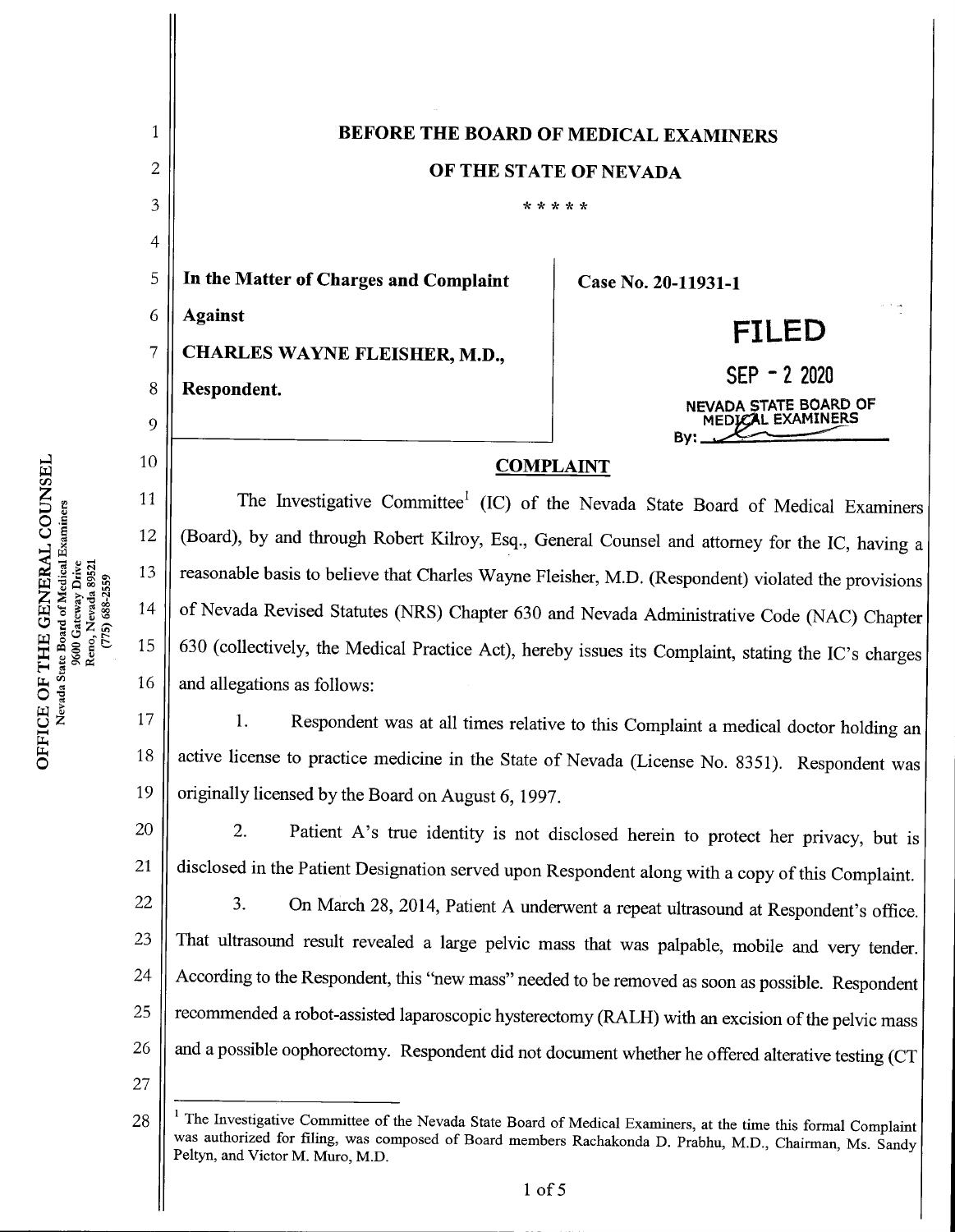$1 \parallel$  scan) to determine exactly where Patient A's mass was located, and he did not specifically indicate  $2 \parallel$  whether the mass might be either in the uterus or her ovaries. Patient A signed several different  $3 \parallel$  consent forms that were not documented in the medical record of Patient A.

4. On April 7, 2014, Respondent performed the RALH. He documented that there was<br>5. found a mildy enlarged uterus with a simple cyst in the right ovary a simple paratubal cyst on the left found a mildy enlarged uterus with a simple cyst in the right ovary, a simple paratubal cyst on the left,  $6 \parallel$  with no notable fibroids, and large firm areas of the sigmoid colon that could be consistent with 7 | impacted fecal material or some other colon mass. Based upon the aforementioned, Respondent 8 | sought a consultation from Dr. Laura Dacks, a general surgeon, who was called into the operating  $9 \parallel$  room as a consulting physician, as documented in the OR Nursing Document. The examination 10 conducted by Dr. Dacks indicated that there didn't appear to be any acute process going on with the 11 | bowel that required any immediate intervention, and she advised Respondent that once Patient A was 12  $\parallel$  out of the hospital, then Patient A needed to see a gastroenterologist and have a colonoscopy. 13 However, Respondent's operative report failed to document this intraoperative consultation from Dr. 14 | Danks. Respondent found uterine hypertrophy, and documented in the operative report that he 15 decided to proceed with the RALH. Respondent noted in his operative report that the palpable masses 16 during exam under anesthesia were "probably pedunculated fibrioids based on the bimanual 17 | exam." The uterine pathogy indicated "chronic endocervicitis with focal squamous mataplasia and 18 | proliferative endometrium and normal myometrium." Respondent noted the abnormality of Patient 19  $\parallel$  A's colon, which he concluded was the new mass identified preoperatively. Respondent informed 20  $\parallel$  Patient A and her husband of the intraoperative findings, and advised that she would need to follow up 21  $\parallel$  with a gastroenterologist. Discharge instructions also advised the patient to make follow up office 22  $\parallel$  visits with Respondent and her primary care physician. 16<br>
<br>
during exam under anesthesia were "probably per<br>
exam." The uterine pathogy indicated "chronic endo<br>
proliferative endometrium and normal myometrium."<br>
A's colon, which he concluded was the new mass ide<br>
<br>
Patient A 18<br>
Proliferative endometrium and normal myometrium." Respondent noted th<br>
19<br>
A's colon, which he concluded was the new mass identified preoperatively.<br>
20<br>
Patient A and her husband of the intraoperative findings, and a 26 The matrice of the state of the state of the state of the state of the state of the state of the state of the state of the state of the state of the state of the state of the probably peduncular production.<br>
25 (A's col

24 (Failure to Maintain Complete Medical Records)<br>
25. All of the allegations contained in the above paragraphs are hereby incorporated by<br>
27 reference as though fully set forth herein reference as though fully set forth herein.

28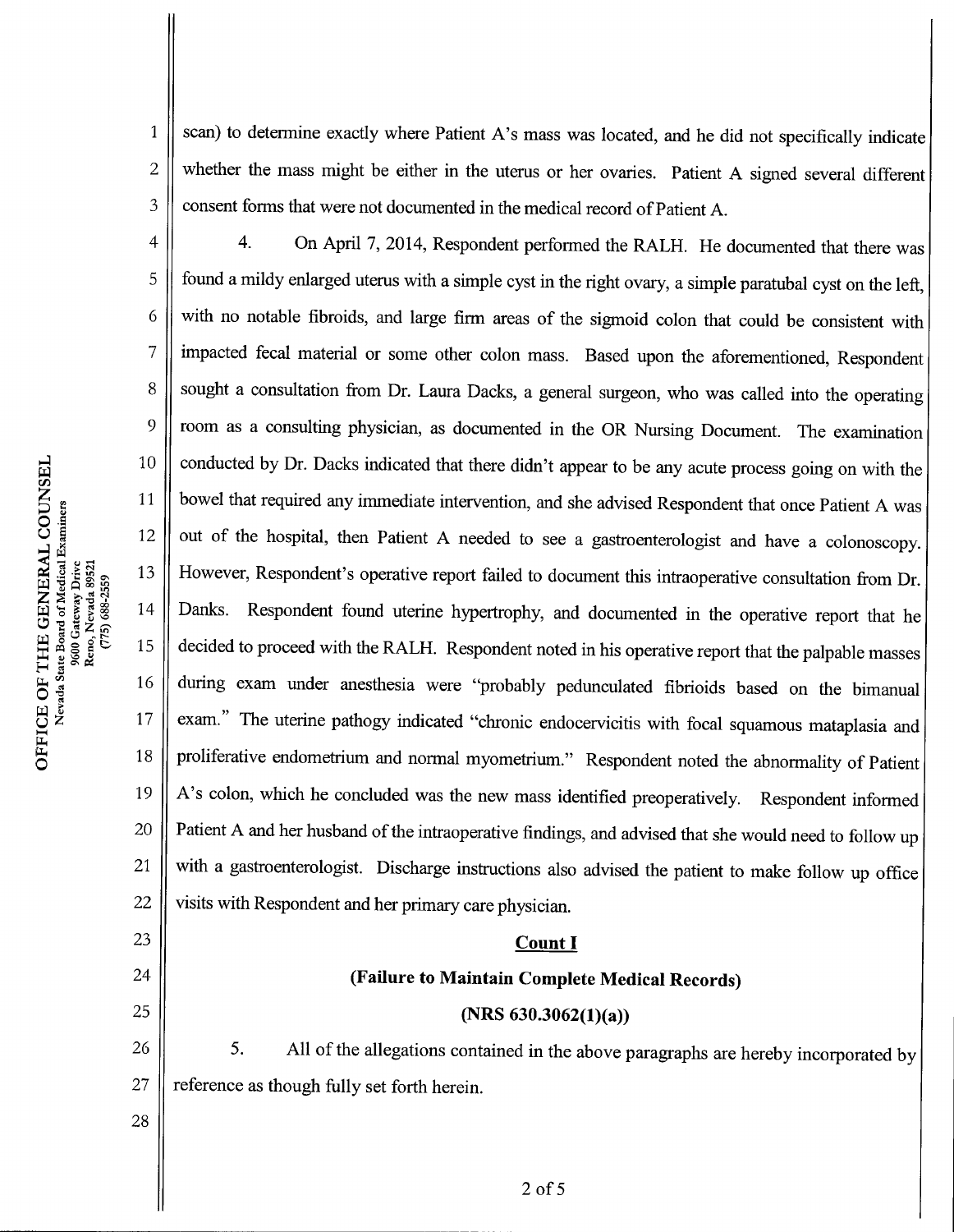6. NRS  $630.3062(1)(a)$  provides that the failure to maintain timely, legible, accurate and complete medical records relating to the diagnosis, treatment and care of a patient is grounds for initiating disciplinary action against a licensee. 1 2 3

7. Respondent failed to maintain complete medical records relating to the diagnosis, treatment and care of Patient A, by failing to document his actions when he treated Patient A, whose medical records were not timely, legible, accurate, and complete.

8. By reason of the foregoing, Respondent is subject to discipline by the Board as provided in NRS 630.352.

WHEREFORE, the Investigative Committee prays:

1. That the Board give Respondent notice of the charges herein against him and give him notice that he may file an answer to the Complaint herein as set forth in NRS 630.339(2) within twenty  $(20)$  days of service of the Complaint;

2. That the Board set a time and place for a formal hearing after holding an Early Case Conference pursuant to NRS 630.339(3);

3. That the Board determine what sanctions to impose if it determines there has been a violation or violations of the Medical Practice Act committed by Respondent;

4.That the Board make, issue and serve on Respondent its findings of fact, conclusions of law and order, in writing, that includes the sanctions imposed; and

19  $/$ /// 20  $^{\prime\prime\prime}$ 

4

5

6

7

8

9

10

11

12

13

14

15

16

17

18

- 21 ///
- 22  $/$
- 23  $^{\prime\prime\prime}$
- 24  $^{\prime\prime\prime}$
- 25  $111$ 26  $^{\prime\prime\prime}$
- 27  $^{\prime\prime\prime}$
- 28  $\frac{1}{1}$

띴<br>"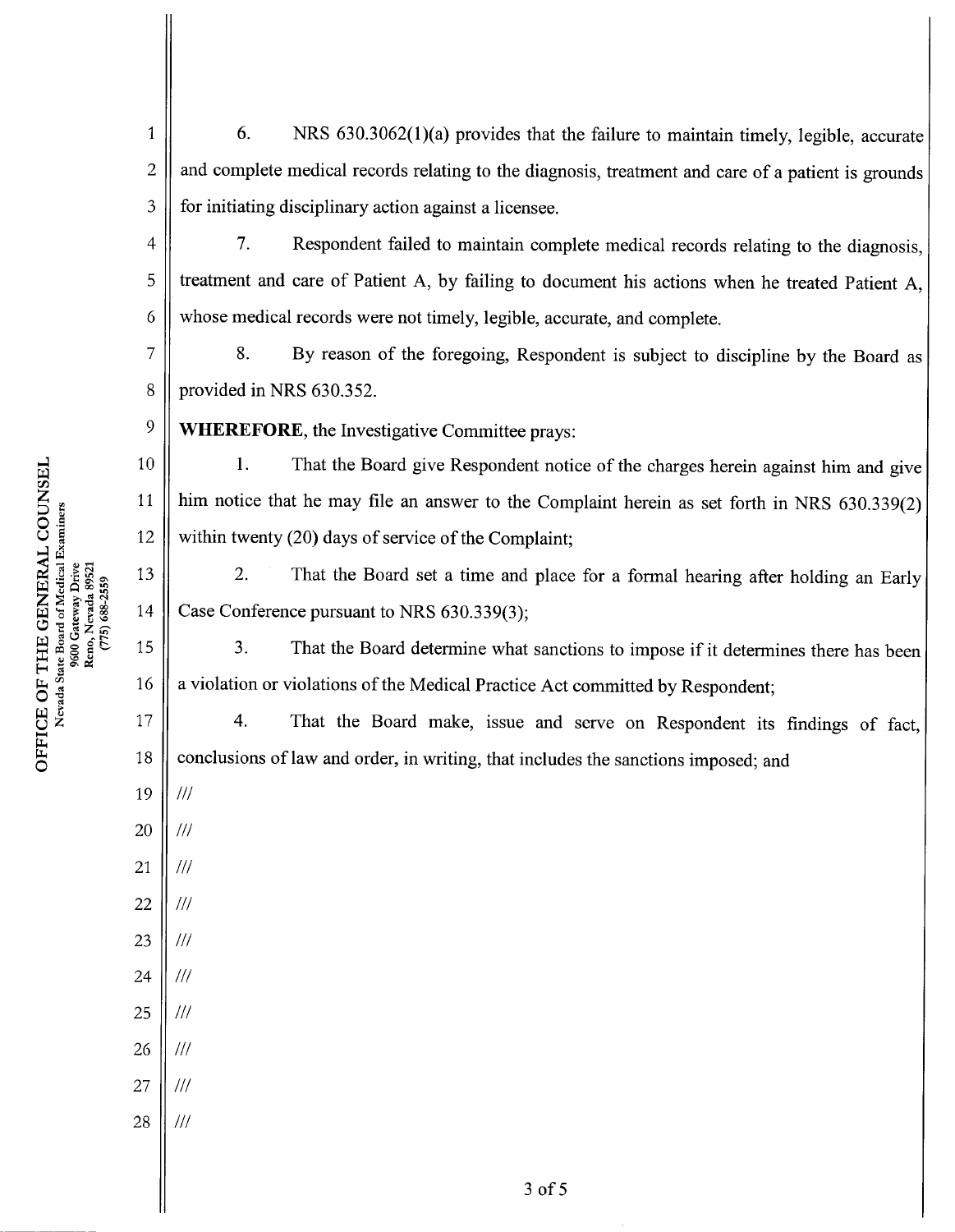

 $\sigma$  -gravit U<br>U Sera<br>N

Nevada State Board of Medical Examiners

ី<br>ឆ្ល

Ş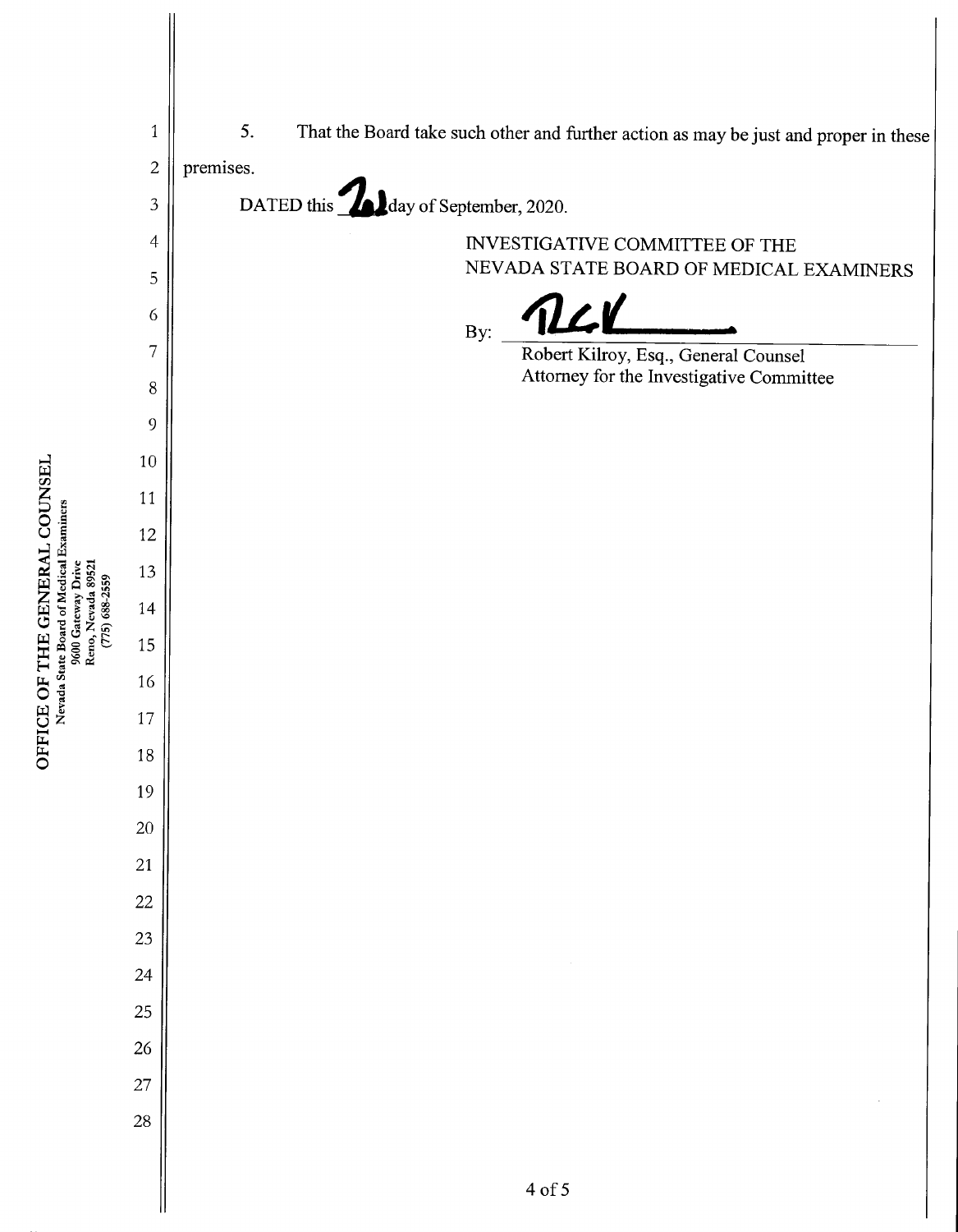| ICE OF THE GENERAL COUNSEL | Nevada State Board of Medical Examiners | 9600 Gateway Drive | Reno, Nevada 89521 | $(775)$ 688-2559 |
|----------------------------|-----------------------------------------|--------------------|--------------------|------------------|

**OFFI** 

1 || VERIFICATION STATE OF NEVADA  $\mathcal{E}$ 2 : ss. **COUNTY OF CLARK** 3  $\mathcal{E}$ 4 Rachakonda D. Prabhu, M.D., having been duly sworn, hereby deposes and states under 5 penalty of perjury that he is the Chairman of the Investigative Committee of the Nevada State 6 Board of Medical Examiners that authorized the Complaint against the Respondent herein; that he 7 has read the foregoing Complaint; and that based upon information discovered in the course of the 8 investigation into a complaint against Respondent, he believes that the allegations and charges in 9 the foregoing Complaint against Respondent are true, accurate and correct. 10 DATED this  $\mathbf{2}^{\text{nd}}$ day of September, 2020. 11 INVESTIGATIVE COMMITTEE OF THE 12 NEVADA STATE BOARD OF MEDICAL EXAMINERS 13 D hably fachaltered By: 14 15 16 17 18 19 20 21 22 23 24 25 26 27 28